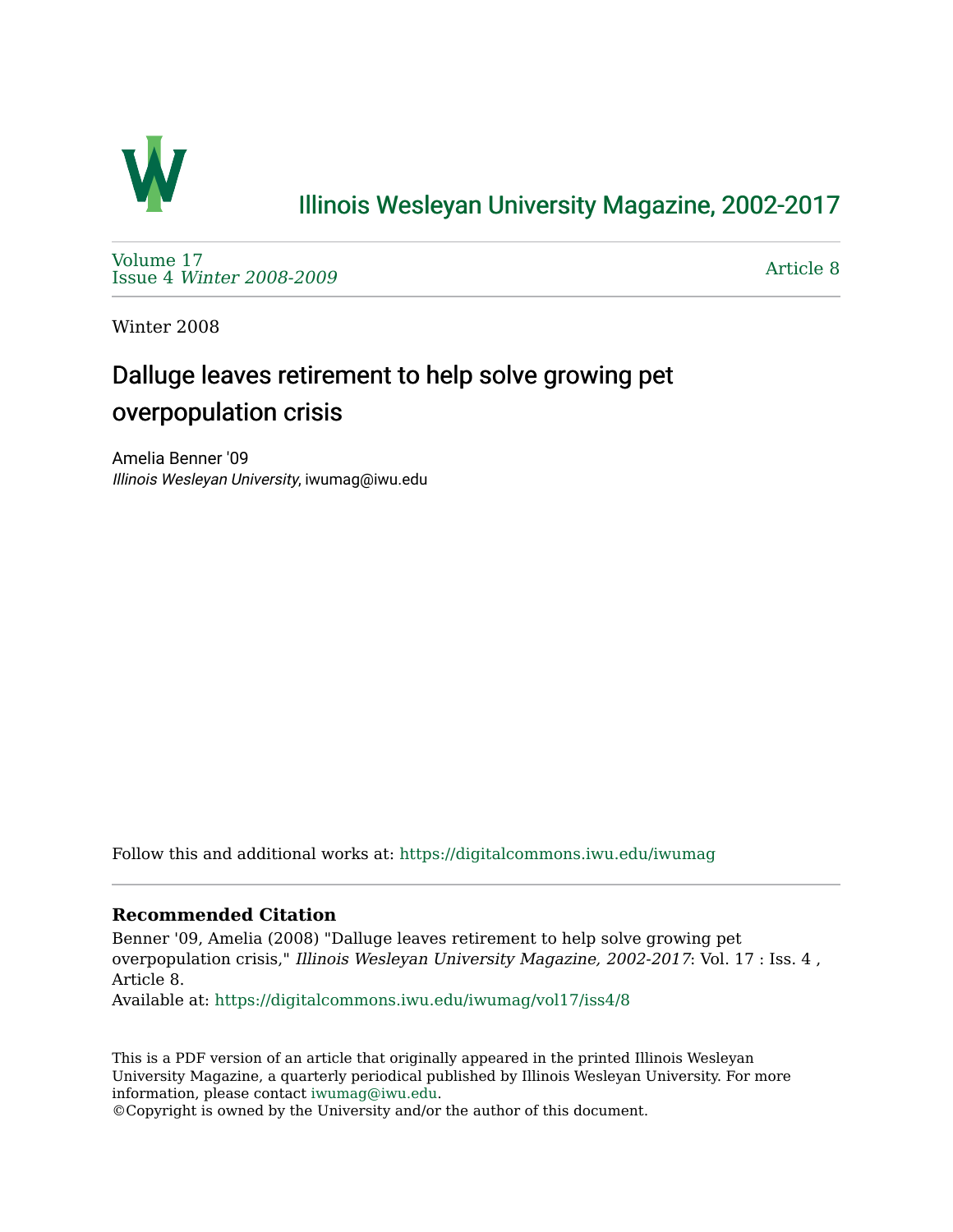## Dalluge leaves retirement to help solve growing pet overpopulation crisis

### **Story by AMELIA BENNER**



Harlan Dalluge '58 *(shown left)* had retired after a long, successful career as a psychiatric social worker. His plans were to relax and play a lot of golf. But then he found a cause that was worth putting down his clubs for: saving some of the estimated three- to four-million unwanted dogs and cats that are euthanized in the United States every year.

In January, Dalluge became the first executive director of the Cincinnati-based United Coalition for Animals (UCAN), which encourages spay/neutering for dogs and cats in order to decrease pet overpopulation that results in 33,000 animals being euthanized, on average, in the

Cincinnati area each year. The group, which was founded in 2007, also emphasizes public education and legislation supporting spay/neuter and works with 70 animal welfare and rescue groups in the tri-state area.

UCAN's clinic, which performs 60 to 80 operations each day, recently added a second full-time surgical team. Harlan hopes to soon add a third set of equipment and staff to help reach his goal of performing at least 10,000 surgeries in 2009, which he says will prevent the births of over 100,000 kittens and puppies for whom there are too few homes and very little help for survival.

Harlan points out that, even for non-pet owners, there strong incentives for addressing pet overpopulation, not the least of which is economic. "We spend almost \$6 million a year to feed, shelter and eventually euthanize Greater Cincinnati's unwanted animals. So in this instance, doing nothing to address the problem of pet overpopulation costs more than doing something by supporting effective spay/neuter," he says.

Harlan had retired "to play golf" in the Palm Spring, Calif., area, but he and wife Jeannine decided to relocate to northern Kentucky to be nearer to their children and grandchildren. Soon, Harlan says, he was "bored out of his putter" and answered UCAN's ad for an executive director.